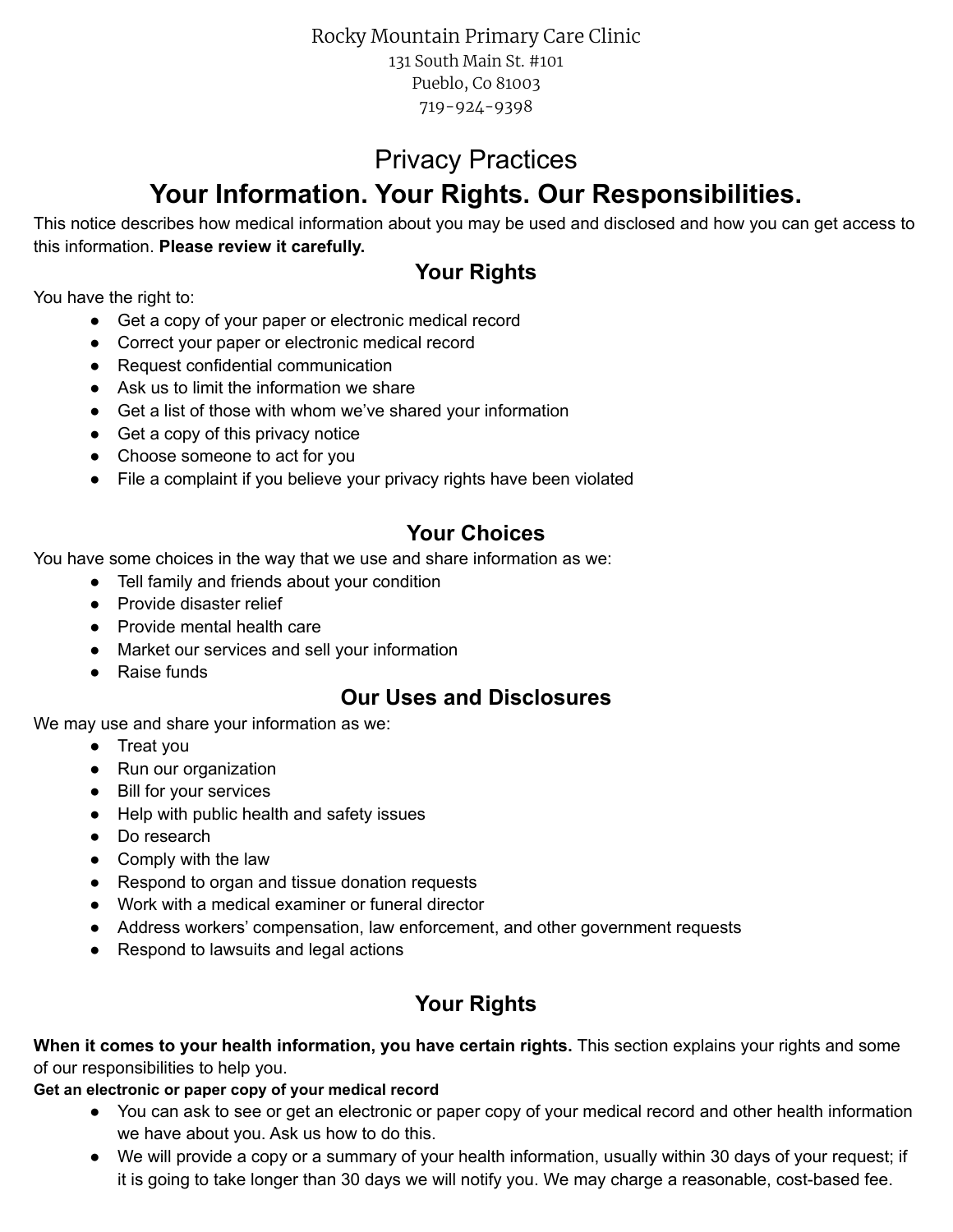#### **Ask us to correct your medical record**

- You can ask us to correct health information about you that you think is incorrect or incomplete. Ask us how to do this.
- We may say "no" to your request, but we'll tell you why in writing within 60 days.

### **Request confidential communications**

- You can ask us to contact you in a specific way (for example, home or office phone) or to send mail to a different address.
- We will do our best to accommodate reasonable requests.

### **Ask us to limit what we use or share**

- You can ask us not to use or share certain health information for treatment, payment, or our operations. We are not required to agree to your request, and we may say "no" if it would affect your care.
- If you pay for a service or health care item out-of-pocket in full, you can ask us not to share that information for the purpose of payment or our operations with your health insurer. We will say "yes" unless a law requires us to share that information.

### **Get a list of those with whom we've shared information**

- You can ask for a list (accounting) of the times we've shared your health information for six years prior to the date you ask, who we shared it with, and why.
- We will include all the disclosures except for those about treatment, payment, and health care operations, and certain other disclosures (such as any you asked us to make). We'll provide one accounting a year for free but will charge a reasonable, cost-based fee if you ask for another one within 12 months.

### **Get a copy of this privacy notice**

You can ask for a paper copy of this notice at any time, even if you have agreed to receive the notice electronically. We will provide you with a paper copy promptly.

#### **Choose someone to act for you**

- If you have given someone medical power of attorney or if someone is your legal guardian, that person can exercise your rights and make choices about your health information.
- We will make sure the person has this authority and can act for you before we take any action.

### **File a complaint if you feel your rights are violated**

- You can complain if you feel we have violated your rights by contacting us using the information on page 1.
- You can file a complaint with the U.S. Department of Health and Human Services Office for Civil Rights by sending a letter to 200 Independence Avenue, S.W., Washington, D.C. 20201, calling 1-877-696-6775, or visiting **www.hhs.gov/ocr/privacy/hipaa/complaints/.**
- We will not retaliate against you for filing a complaint.

# **Your Choices**

### **For certain health information, you can tell us your choices about what we share.** If you have a clear

preference for how we share your information in the situations described below, talk to us. Tell us what you want us to do, and we will follow your instructions in most circumstances.

In these cases, you have both the right and choice to tell us to:

- Share information with your family, close friends, or others involved in your care
- Share information in a disaster relief situation

If you are not able to tell us your preference, for example if you are unconscious, we may go ahead and share your information if we believe it is in your best interest. We may also share your information when needed to *lessen a serious and imminent threat to health or safety.*

In these cases, we never share your information unless you give us written permission:

- Marketing purposes
- Sale of your information
- Most sharing of psychotherapy notes

### In the case of fundraising:

● We may contact you for fundraising efforts, but you can tell us not to contact you again.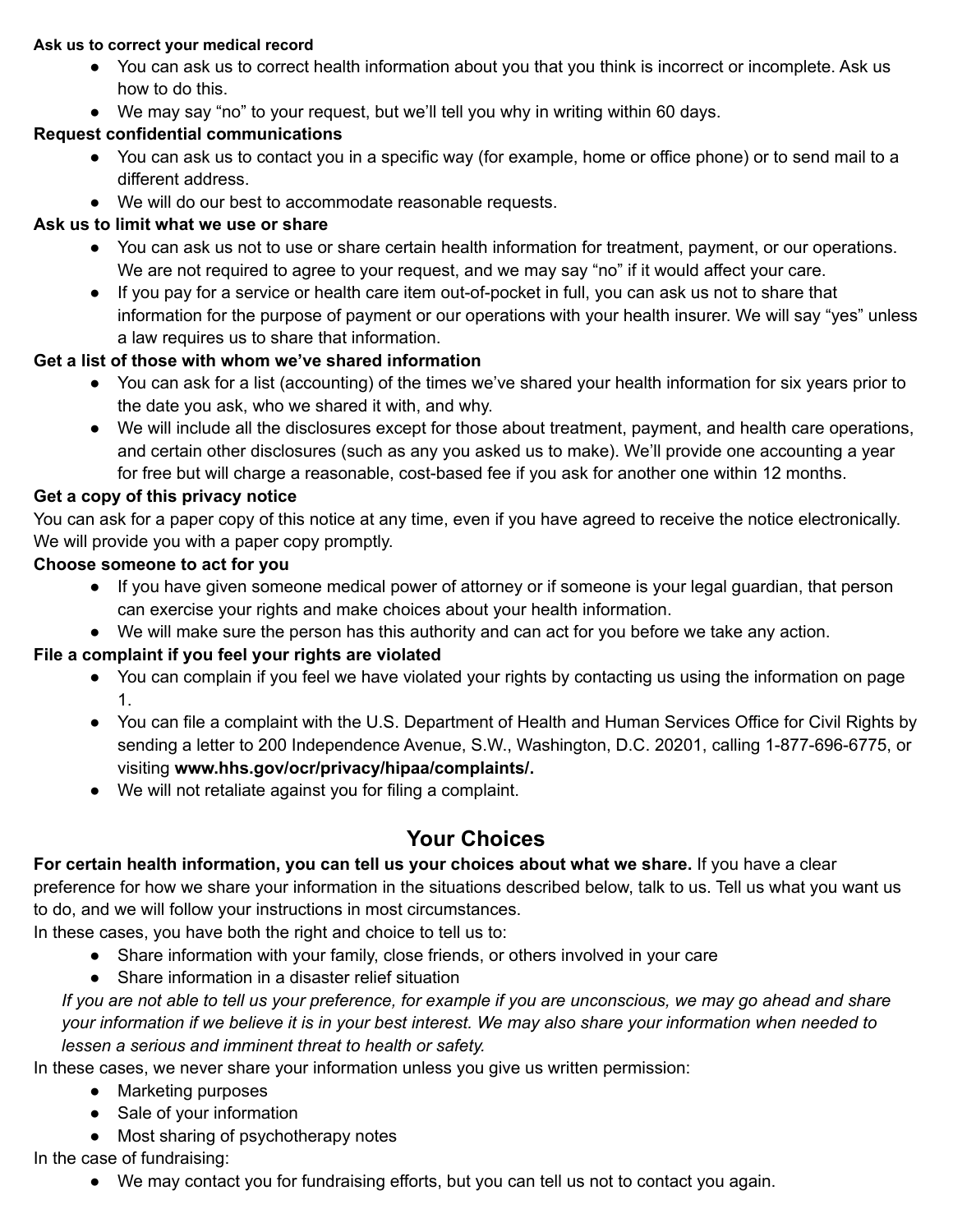### **Our Uses and Disclosures**

### **How do we typically use or share your health information?**

We typically use or share your health information in the following ways.

### **Treat you**

- We can use your health information and share it with other professionals who are treating you.
- *Example: A doctor treating you for an injury asks another doctor about your overall health condition.*

### **Run our organization**

- We can use and share your health information to run our practice, improve your care, and contact you when necessary.
- *Example: We use health information about you to manage your treatment and services.*

### **Bill for your services**

- We can use and share your health information to bill and get payment from health plans or other entities.
- Example: We give information about you to your health insurance plan so it will pay for your services.

### **How else can we use or share your health information?**

We are allowed or required to share your information in other ways – usually in ways that contribute to the public good, such as public health and research. We have to meet many conditions in the law before we can share your information for these purposes. For more information see[:](http://www.hhs.gov/ocr/privacy/hipaa/understanding/consumers/index.html)

[www.hhs.gov/ocr/privacy/hipaa/understanding/consumers/index.html](http://www.hhs.gov/ocr/privacy/hipaa/understanding/consumers/index.html)**.**

### **Help with public health and safety issues**

We can share health information about you for certain situations such as:

- Preventing disease
- Helping with product recalls
- Reporting adverse reactions to medications
- Reporting suspected abuse, neglect, or domestic violence
- Preventing or reducing a serious threat to anyone's health or safety

### **Do research**

We can use or share your information for health research.

### **Comply with the law**

We will share information about you if state or federal laws require it, including with the Department of Health and Human Services if it wants to see that we're complying with federal privacy law.

### **Respond to organ and tissue donation requests**

We can share health information about you with organ procurement organizations.

### **Work with a medical examiner or funeral director**

We can share health information with a coroner, medical examiner, or funeral director when an individual dies.

### **Address workers' compensation, law enforcement, and other government requests**

We can use or share health information about you:

- For workers' compensation claims
- For law enforcement purposes or with a law enforcement official
- With health oversight agencies for activities authorized by law
- For special government functions such as military, national security, and presidential protective services

### **Respond to lawsuits and legal actions**

We can share health information about you in response to a court or administrative order, or in response to a subpoena.